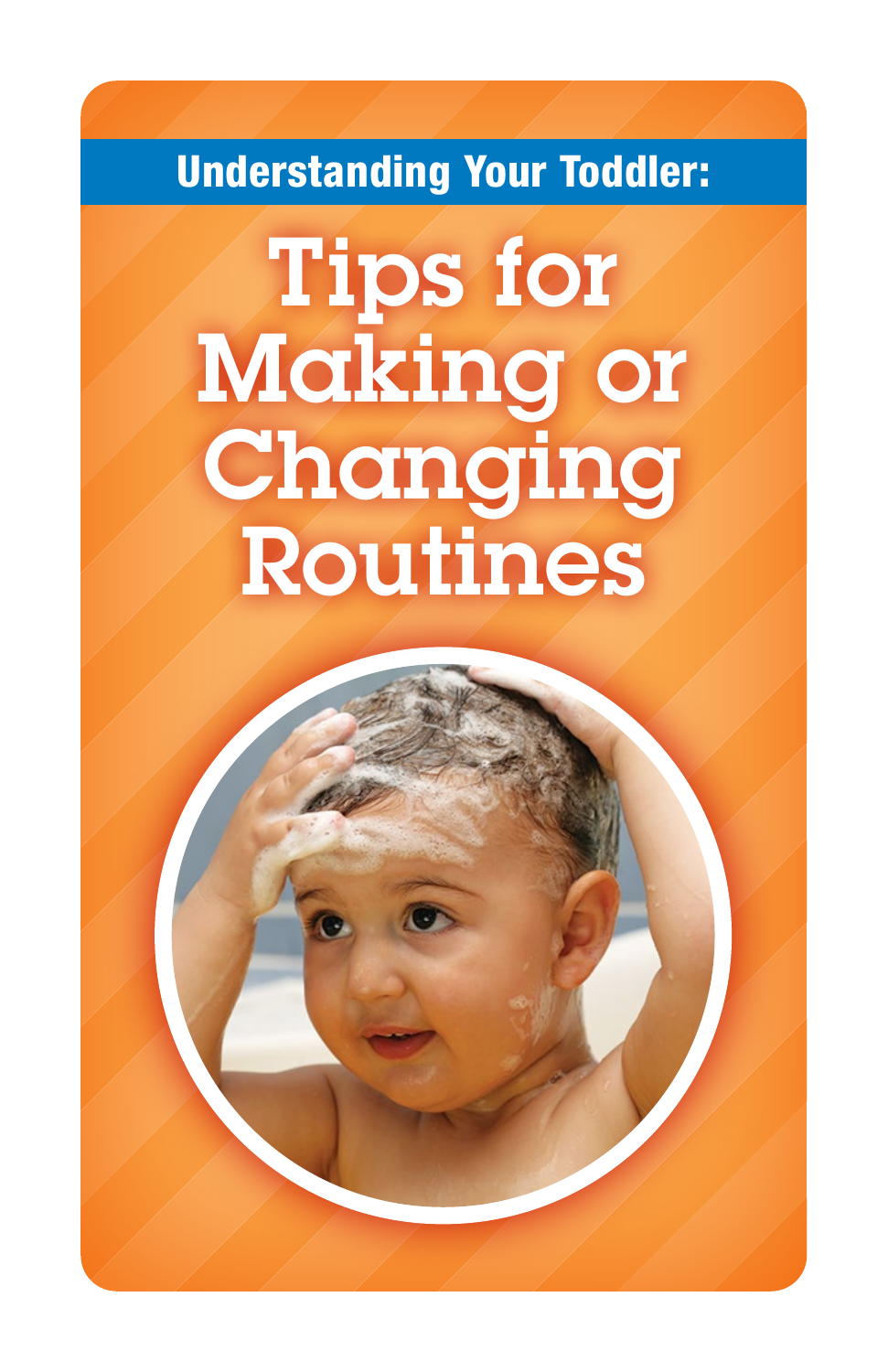# What is a routine?

- A routine is an activity with steps that are done in the same order over and over.
- A routine is **not** a schedule. The order of the steps is what is important, not the time of day.

### Toddlers memorize routines and create scripts in their minds.

- Your toddler makes scripts in his mind based on the routines in his life. His scripts are like movie scripts. One scene follows the next. He uses these scripts to predict what will happen.
- Knowing what will happen next helps him feel safe and secure. When things do not happen the way he expects, he may get frustrated or upset.
- Sometimes, he may memorize activities that you did not plan to be routines.

### You are in charge of your toddler's scripts!

- You can use routines to help your toddler be calm and cooperative.
- You can choose the steps that work best for you and your family.
- When you follow a routine, your toddler will create a script in his mind.
- Routines work for many daily activities. For example, mealtime, diaper changes, and bedtime.

2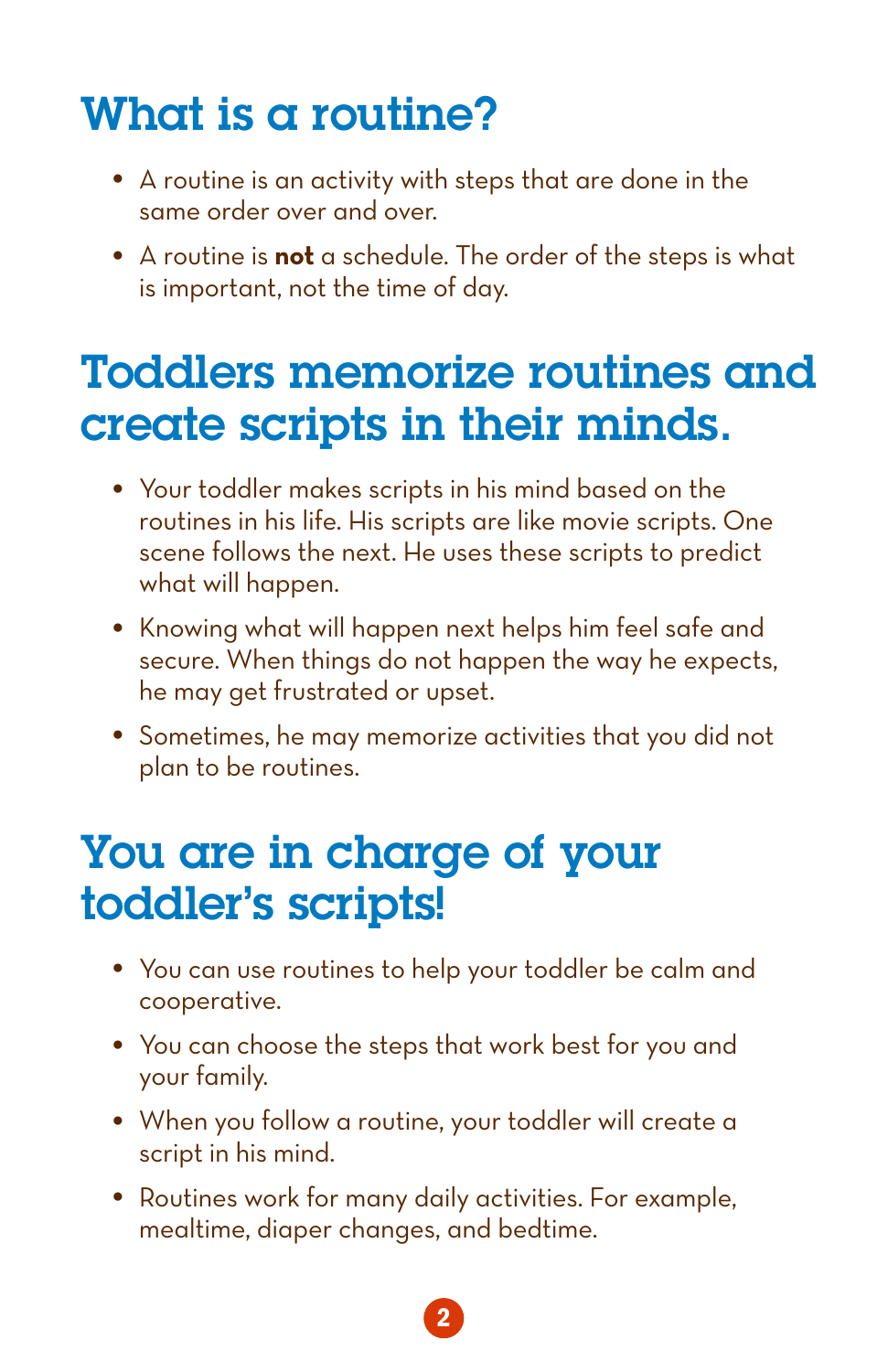## Making a new routine is easy!

- 1. Choose a few steps for your routine. Keep it simple!
- 2. Do the same steps in the same order each time. It is important to be consistent.
- 3. Be patient! It will take time for your toddler to memorize the steps and create his new script.

#### **Here is an example of a routine for starting at a new daycare.**

- 1. Walk to the car while singing a favorite song.
- 2. Put him in the car seat and drive to the daycare.
- 3. After arriving, take him out of the car. Hold hands while walking in together.
- 4. Hug and say a fun rhyming phrase before you walk out of the daycare.

As he goes through these same steps over and over, he will create a script. He will learn that these steps end with him staying at the daycare. Knowing what to expect may be all he needs to be calm as you are leaving.

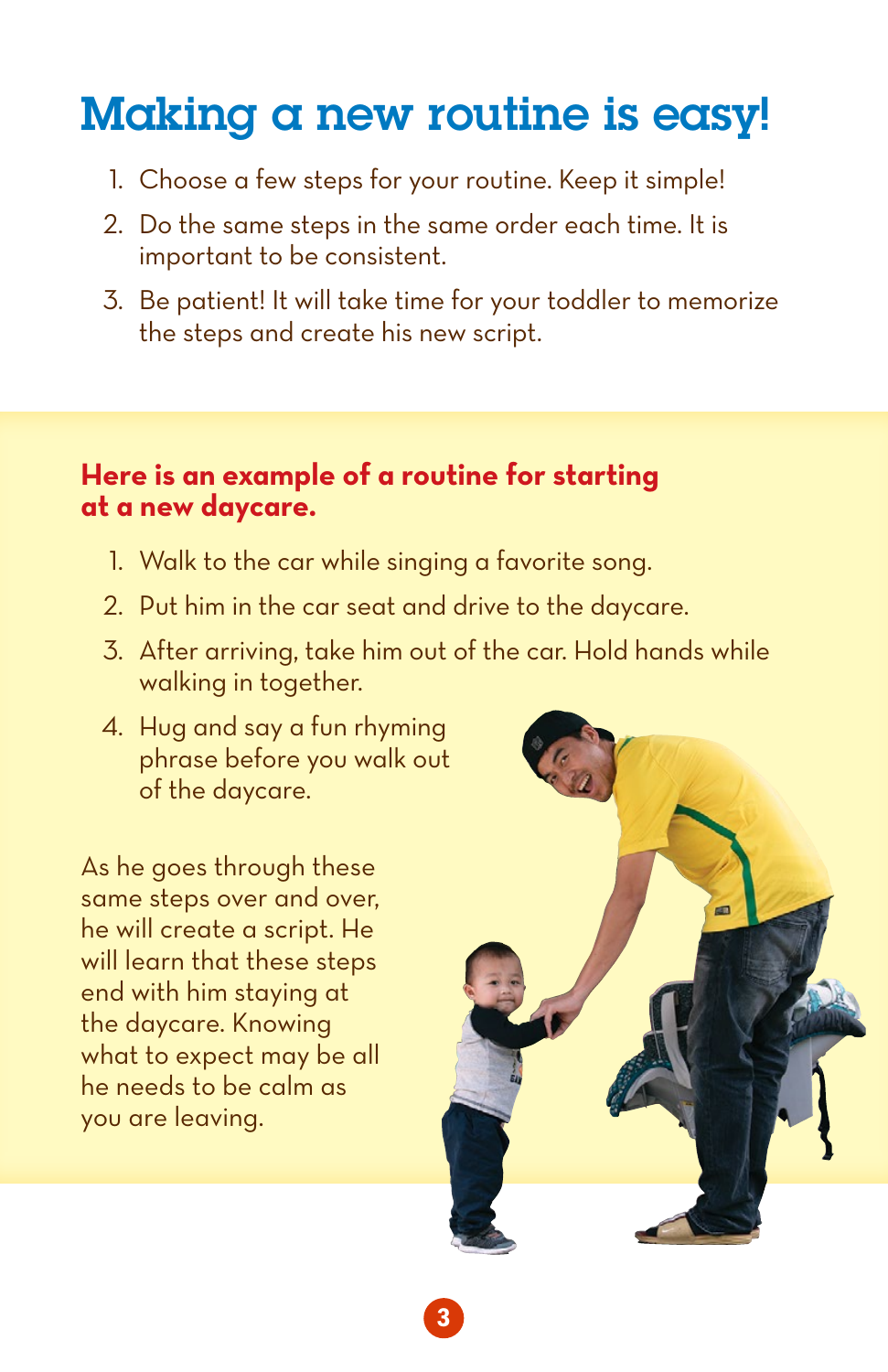# Changing a routine.

### **To change an existing routine:**

- 1. Change the first step. The first step needs to be very different.
- 2. Make changes to all of the remaining steps; change order, add or remove steps.
- 3. Follow the new routine consistently and be patient.

#### **Here is an example:**

**Changing from a bottle to a cup can be frustrating. Toddlers often get upset when they expect a bottle but get a cup instead. A new routine can help.** 

**Before you begin, you may want to move his high chair to a different place. You can also store the cups in a different place than the bottles.**